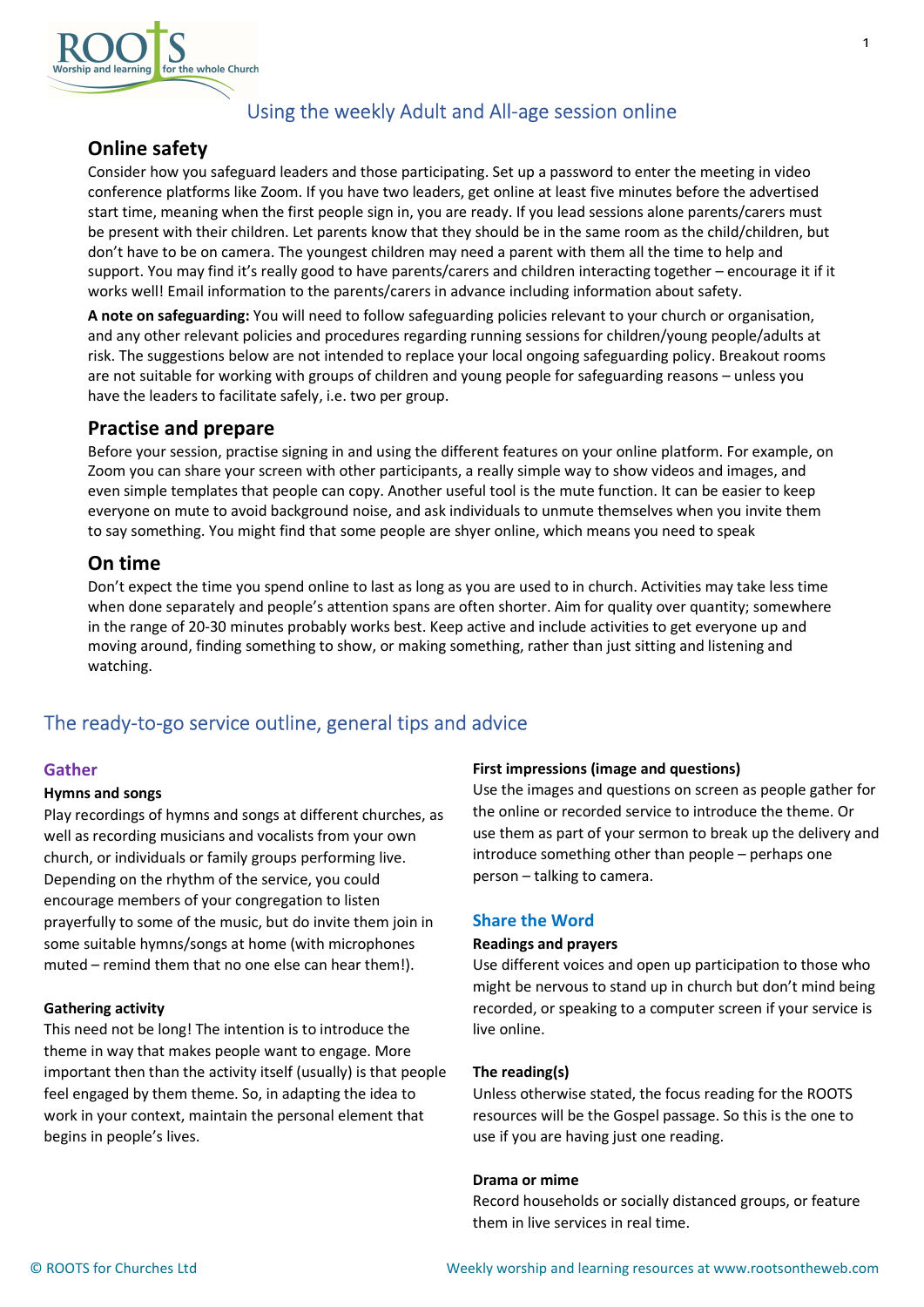### Sermon, talk, thought for the week

Suggestions for sermons/talks are provided in this week's In touch, published on Thursday morning.

### Explore and respond

### Activities

Distribute templates and instructions in advance (e.g. via your Church website or FB page, or by text/email), so that people can participate in activities at home. And do this well in advance so that they can gather paper, pens and other materials together as may be required.

#### Group activities and discussions

Use households or breakout rooms to facilitate group discussions. Group practical and craft activities can often be done by households without any distancing issues. Activities and crafts can also be introduced and set up one week, to be done – e.g. by the household – during the week, with the results revealed, recorded (photos or video clips) or live, the following week.

### Prayers

Encourage participation from people at home by using responses within the prayers (whether the prayers are said live or recorded). Remember to make it clear what the response is at the beginning of the prayers. Many online platforms allow you to add text to the screen whether your service is live or recorded.

#### Go with God

#### Consider…

Similar to the gathering activity, this activity is designed to give people an opportunity to think back over the time of worship, gather their thoughts and focus on this week's theme and what they have explored impacts upon their daily living as a disciple of Christ. However you adapt the idea for your online context, keep this aim in mind.

#### ROOTS at home

Use the ROOTS at home resource to encourage your Church community to continue to engage online, on social media, during the week ahead, with the various activities that they have taken part in during the service.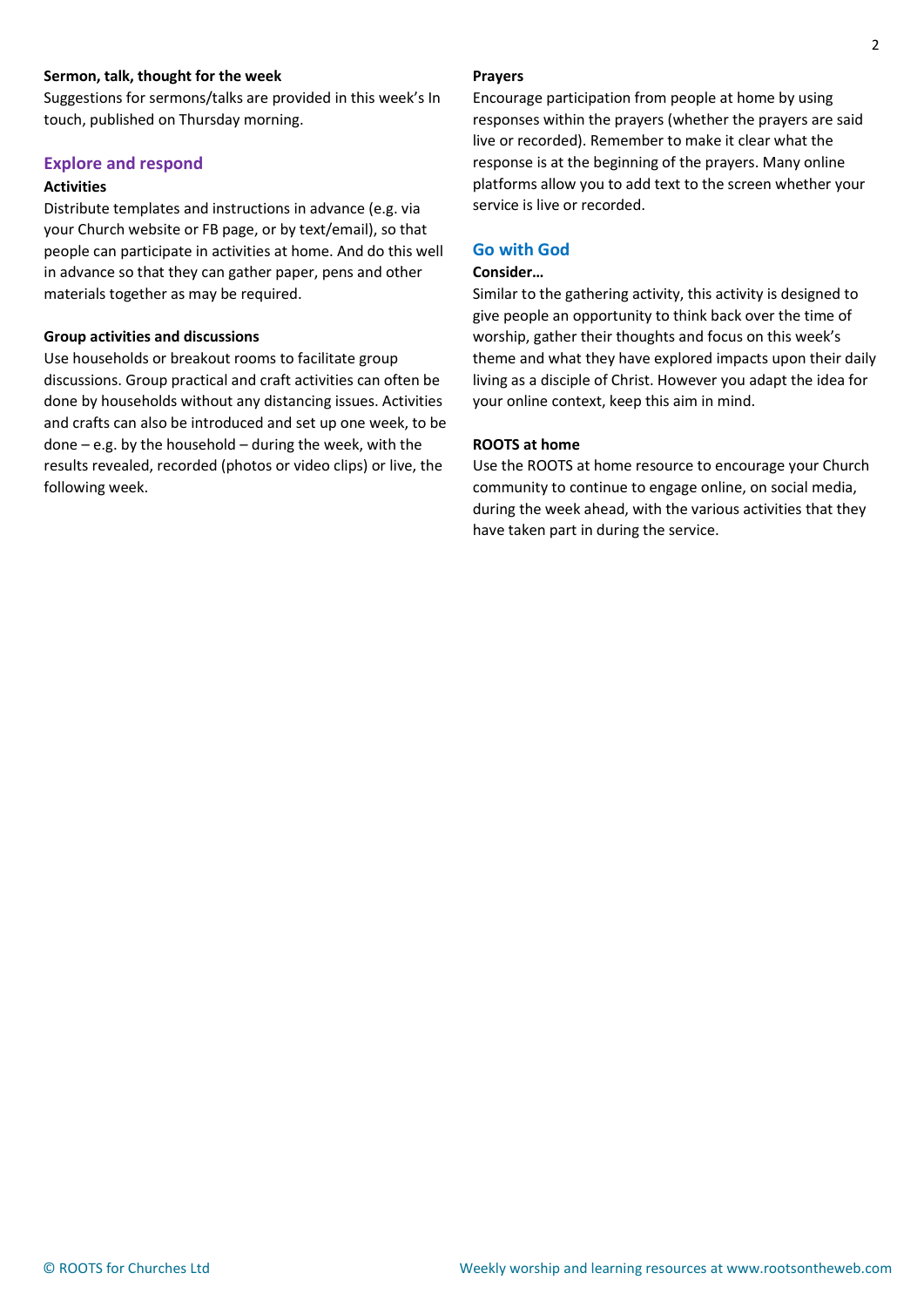# Week by week commentary

# 10-16 January 2021

See general help and tips on page 1 and 2.

### Gather

New beginnings – for groups, read households; you could also use breakout rooms, but this will take longer! Call to worship; A gathering prayer; First impressions – no adaption necessary.

### Share the Word

Old Testament – no adaption necessary. Gospel – use screenshare to display images,

#### Explore and respond

A video about climate change – use screenshare to show the video; for groups use households or breakout rooms.

A prayer for all ages together – instead of circles, invite people to focus on the person to the left or right, above or below them on their screen.

A discussion about barriers – this will work better with mixed groups, so use breakout rooms. Use screenshare, or chat or whiteboard to share ideas.

A prayer of petition – no adaption necessary.

A simple worship activity – Invite every household to set up their own bowl of water

#### Go with God

Consider… – use households or breakout rooms. A sending out prayer – no adaption necessary.

## 17-24 January 2021

See general help and tips on page 1 and 2.

#### Gather

What can you hear? – this will work best in all-age household groups; but breakout rooms may be used too. Call to worship; A gathering prayer; First impressions – no adaption necessary.

#### Share the Word

Old Testament – no adaption necessary; invite someone in advance to read or record the monologue.

Gospel – the drama could be read 'live'; or prepared and recorded in advance.

### Explore and respond

An exercise in imagination – no adaptation necessary; but set a time limit for a walkabout.

A simple worship activity – ask people in advance to prepare their own paper, pens and a bowl.

A role play – set this up in advance, either one household 'live' or pre-recorded.

Make a prayer journal – ask people in advance to prepare their own paper and craft materials.

A prayer for all ages together; a prayer of petition – no adaption necessary.

## Go with God

Consider… – use households or breakout rooms. A sending out prayer – no adaption necessary.

# 24-30 January 2021

See general help and tips on page 1 and 2.

#### Gather

**Take time** – a leader draws day/time slips from the bowl for people to respond to.

Call to worship; A gathering prayer; First impressions – no adaption necessary.

### Share the Word

Old Testament – this requires two actors, and can be performed live or pre-recorded Gospel – a household group prepare and record this; double up the parts as necessary with a simple costume change – e.g. a hat or scarf – to indicate different roles.

#### Explore and respond

A familiar game with a twist  $-$  draw the image using a whiteboard facility; the guesser and the person speaking in the background should be in the same household. Questions for discussion – use breakout rooms. A listening exercise – may work in some household settings; otherwise do as a demonstration by leaders. A simple worship activity – no adaption necessary. Finding time in a daily routine; Looking for god in everyday decisions – ask people in advance to prepare their own paper, pens and a bowl. A prayer for all ages together; a prayer of petition – no

adaption necessary.

#### Go with God

Consider…; A sending out prayer – no adaption necessary.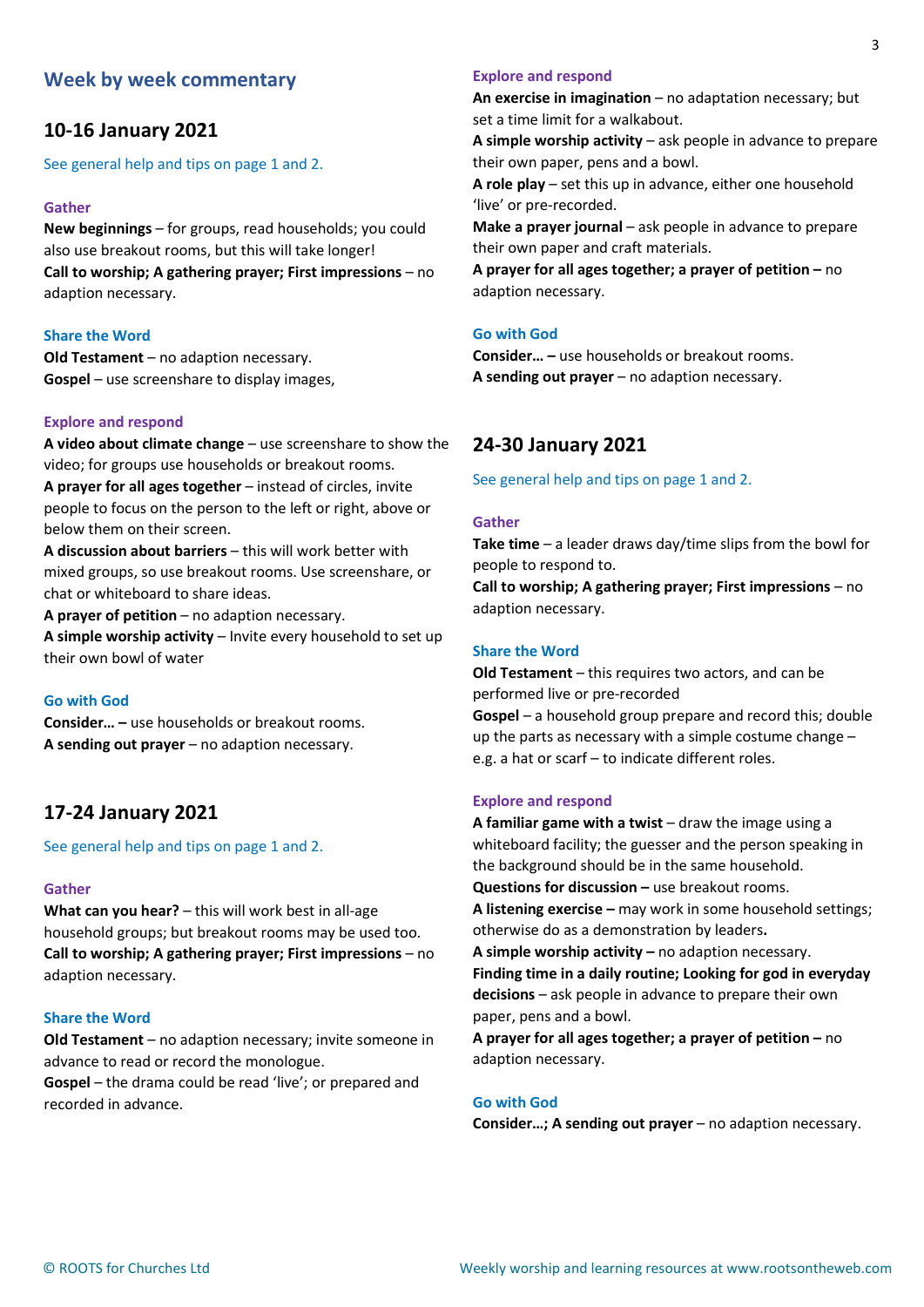# 31 January – 6 February 2021

See general help and tips on page 1 and 2.

#### Gather

By whose authority – for 'neighbours' invite those in a household; or make it for everyone.

Call to worship; A gathering prayer; First impressions – no adaption necessary (a new US President does not invalidate the comparison!)

#### Share the Word

Old Testament – display images using 'share screen'. Gospel – this presentation could be prepared and recorded in advance, or delivered by those in a single household.

### Explore and respond

Whole group discussion – establish an etiquette for who wishes to speak – e.g. hold up hand.

Reflective craft activity – ask people in advance to prepare their own paper and pens.

A prayer for all ages together – no adaption necessary. Giving testimony – no adaption necessary.

A simple worship activity  $-$  in the final part, ask people to light their own tealight or candle, real or electric, at home.

#### Go with God

Consider…; A sending out prayer – no adaption necessary.

## 7-13 February 2021

See general help and tips on page 1 and 2.

#### Gather

A week in the life of  $-$  no adaption necessary. Call to worship; A gathering prayer; First impressions – no adaption necessary.

#### Share the Word

Old Testament – no adaption necessary. Gospel – this will work very well online, delivered by two people in a single household.

#### Explore and respond

Conversation about priorities – record answers using a whiteboard facility; for groups use breakout rooms. A simple worship activity – no adaption necessary. A prayer for all ages together – no adaption necessary. Play hide and seek – not adaptable for online. Prayer board – no adaption necessary. Reflective activity – no adaption necessary, but in advance tell people they will need pen and paper.

## Go with God

Consider… – suggest that people to make notes on the sheet of paper they already have, and later (after the service) to put a brief reminder note in a suitable place.

A sending out prayer – no adaption necessary.

## 14-20 February 2021

See general help and tips on page 1 and 2.

#### Gather

By whose authority  $-$  no adaption necessary. Call to worship; A gathering prayer; First impressions – no adaption necessary.

### Share the Word

Old Testament – this requires three actors, and can be performed live or pre-recorded Gospel – this could be prepared and recorded in advance, or read live by three voices who need not be in the same place.

#### Explore and respond

Game about 'wow' moments – ask people (in advance if possible) to make a paddle which, on one side, says 'Wow' and on the other 'Meh', to give their responses when asked. Allow time for people to look at their screens to other people's responses.

Draw your journey – ask people in advance to prepare their own paper and pens.

Use descriptive language – no adaption necessary. A simple worship activity – no adaption necessary.

#### Go with God

Consider…; A sending out prayer – no adaption necessary.

## 21-27 February 2021

See general help and tips on page 1 and 2.

#### Gather

What are you wearing? – no adaption necessary. Call to worship; A gathering prayer; First impressions – no adaption necessary.

#### Share the Word

Old Testament – use a whiteboard facility in place of the paper; the two actors will need to be in the same place/household and to have rehearsed with the narrator. Gospel – no adaption necessary.